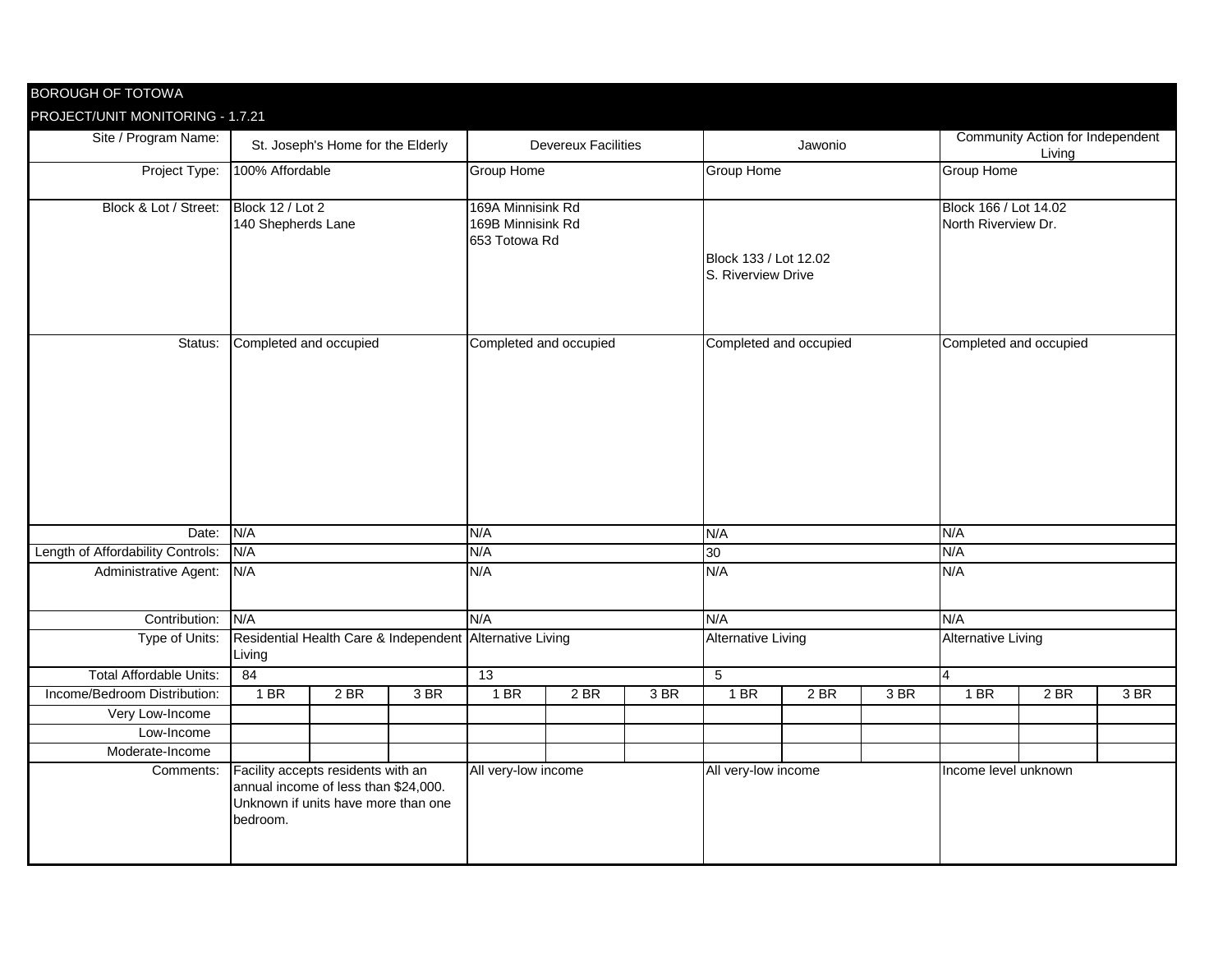| <b>BOROUGH OF TOTOWA</b>          |                                                                                                                                      |                                                                    |  |                                                                                              |                                                                                                                                                  |      |                                                                                                                                                        |                                                                                                                                                                                                                        |     |                                                                                                                                                                                                                                                      |      |      |
|-----------------------------------|--------------------------------------------------------------------------------------------------------------------------------------|--------------------------------------------------------------------|--|----------------------------------------------------------------------------------------------|--------------------------------------------------------------------------------------------------------------------------------------------------|------|--------------------------------------------------------------------------------------------------------------------------------------------------------|------------------------------------------------------------------------------------------------------------------------------------------------------------------------------------------------------------------------|-----|------------------------------------------------------------------------------------------------------------------------------------------------------------------------------------------------------------------------------------------------------|------|------|
| PROJECT/UNIT MONITORING -         |                                                                                                                                      |                                                                    |  |                                                                                              |                                                                                                                                                  |      |                                                                                                                                                        |                                                                                                                                                                                                                        |     |                                                                                                                                                                                                                                                      |      |      |
| Site / Program Name:              |                                                                                                                                      | <b>Rehabilitation Program</b>                                      |  |                                                                                              | Sunset Ridge Development, LLC                                                                                                                    |      |                                                                                                                                                        | 95 Shepherds Lane                                                                                                                                                                                                      |     | <b>Forest Avenue Rezoning</b>                                                                                                                                                                                                                        |      |      |
| Project Type:                     | Borough-sponsored Rehabilitation<br>Program                                                                                          |                                                                    |  | Inclusionary                                                                                 |                                                                                                                                                  |      | Inclusionary                                                                                                                                           |                                                                                                                                                                                                                        |     | Inclusionary Rezoning                                                                                                                                                                                                                                |      |      |
| Block & Lot / Street:             | Unit #1 - 21 Mair Avenue                                                                                                             |                                                                    |  | 617 Preakness Ave<br>Block 2 / Lots 1-4                                                      | Block 3 / Lots 1, 1.01, 3, 6, 7 & 8                                                                                                              |      | 95 Shepherds Lane<br>Block 11 / Lot 9.01                                                                                                               |                                                                                                                                                                                                                        |     | Block 1 / Lot 1<br>Block 2 / Lots 1, 2, 3 & 4<br>Block 3 / Lots 1, 1.01, 3, 4, 5, 6, 7 & 8<br>Block 4 / Lots 1, 3, 4,01, 5, 5.01, 6 &<br>6.01<br>Block 5 / Lots 1, 2 & 3<br>Block 6 / Lots 1, 2, 4, 5 & 12<br>Block 9 / Lots 1, 1.01, 3, 4, 5, 6 & 7 |      |      |
| Status:                           | Advertising program through multiple Under construction; The Applicant<br>local paper, etc.                                          | flyers, direct mailings, three<br>consecutive months of ads in the |  | on September 9, 2020.                                                                        | August 12, 2020 to amend the<br>building façade and floor plans. The<br>Board approved the application via<br>Resolution, which was memorialized |      | mediums, including, but not limited to appeared before the Zoning Board on total units including 10 affordables;<br>Planning Board on July 9, 2020 for | The Applicant appeared before the<br>Amended Site Plan Approval for 74<br>total units including 15 affordables.<br>The Board approved the application<br>via Resolution, which was<br>memorialized on August 13, 2020. |     | Approved by Board on 4/27/17 for 54 Rezoned via Ordinance 08-2016 on<br>May 10, 2016                                                                                                                                                                 |      |      |
| Date:                             | N/A                                                                                                                                  |                                                                    |  | N/A                                                                                          |                                                                                                                                                  |      | N/A                                                                                                                                                    |                                                                                                                                                                                                                        |     | N/A                                                                                                                                                                                                                                                  |      |      |
| Length of Affordability Controls: | $\vert$ 10                                                                                                                           |                                                                    |  | 30                                                                                           |                                                                                                                                                  |      | 30                                                                                                                                                     |                                                                                                                                                                                                                        |     | <b>TBD</b>                                                                                                                                                                                                                                           |      |      |
| <b>Administrative Agent:</b>      | <b>Community Planning Grants and</b><br>Housing                                                                                      |                                                                    |  | <b>TBD</b>                                                                                   |                                                                                                                                                  |      | <b>TBD</b>                                                                                                                                             |                                                                                                                                                                                                                        |     | TBD                                                                                                                                                                                                                                                  |      |      |
| Contribution: N/A                 |                                                                                                                                      |                                                                    |  | N/A                                                                                          |                                                                                                                                                  |      | N/A                                                                                                                                                    |                                                                                                                                                                                                                        |     | <b>TBD</b>                                                                                                                                                                                                                                           |      |      |
| Type of Units:                    | Rehabilitation                                                                                                                       |                                                                    |  | <b>Family Sale</b>                                                                           |                                                                                                                                                  |      | <b>Family Rental</b>                                                                                                                                   |                                                                                                                                                                                                                        |     | <b>TBD</b>                                                                                                                                                                                                                                           |      |      |
| <b>Total Affordable Units:</b>    |                                                                                                                                      |                                                                    |  | 8                                                                                            |                                                                                                                                                  |      | 15                                                                                                                                                     |                                                                                                                                                                                                                        |     | <b>TBD</b>                                                                                                                                                                                                                                           |      |      |
| Income/Bedroom Distribution:      | 1 BR<br>2BR<br>3 BR                                                                                                                  |                                                                    |  | $1$ BR                                                                                       | 2 BR                                                                                                                                             | 3 BR | 1 BR                                                                                                                                                   | 2 BR                                                                                                                                                                                                                   | 3BR | 1 BR                                                                                                                                                                                                                                                 | 2 BR | 3 BR |
| Very Low-Income                   |                                                                                                                                      |                                                                    |  |                                                                                              |                                                                                                                                                  |      |                                                                                                                                                        |                                                                                                                                                                                                                        |     |                                                                                                                                                                                                                                                      |      |      |
| Low-Income                        |                                                                                                                                      |                                                                    |  |                                                                                              |                                                                                                                                                  |      |                                                                                                                                                        |                                                                                                                                                                                                                        |     |                                                                                                                                                                                                                                                      |      |      |
| Moderate-Income                   |                                                                                                                                      |                                                                    |  |                                                                                              |                                                                                                                                                  |      |                                                                                                                                                        |                                                                                                                                                                                                                        |     |                                                                                                                                                                                                                                                      |      |      |
| Comments:                         | 8 required, 23 households have<br>shown interest, 3 applications<br>recevied to date, 1 application in the<br>pre-construction phase |                                                                    |  | 1 - one-bedroom<br>5 - two-bedroom<br>2 - three-bedroom<br>1 very-low<br>3 low<br>4 moderate |                                                                                                                                                  |      | 3 - one-bedroom<br>9 - two-bedroom<br>3 - three-bedroom<br>2 very-low<br>6 low<br>7 moderate                                                           |                                                                                                                                                                                                                        |     | <b>TBD</b>                                                                                                                                                                                                                                           |      |      |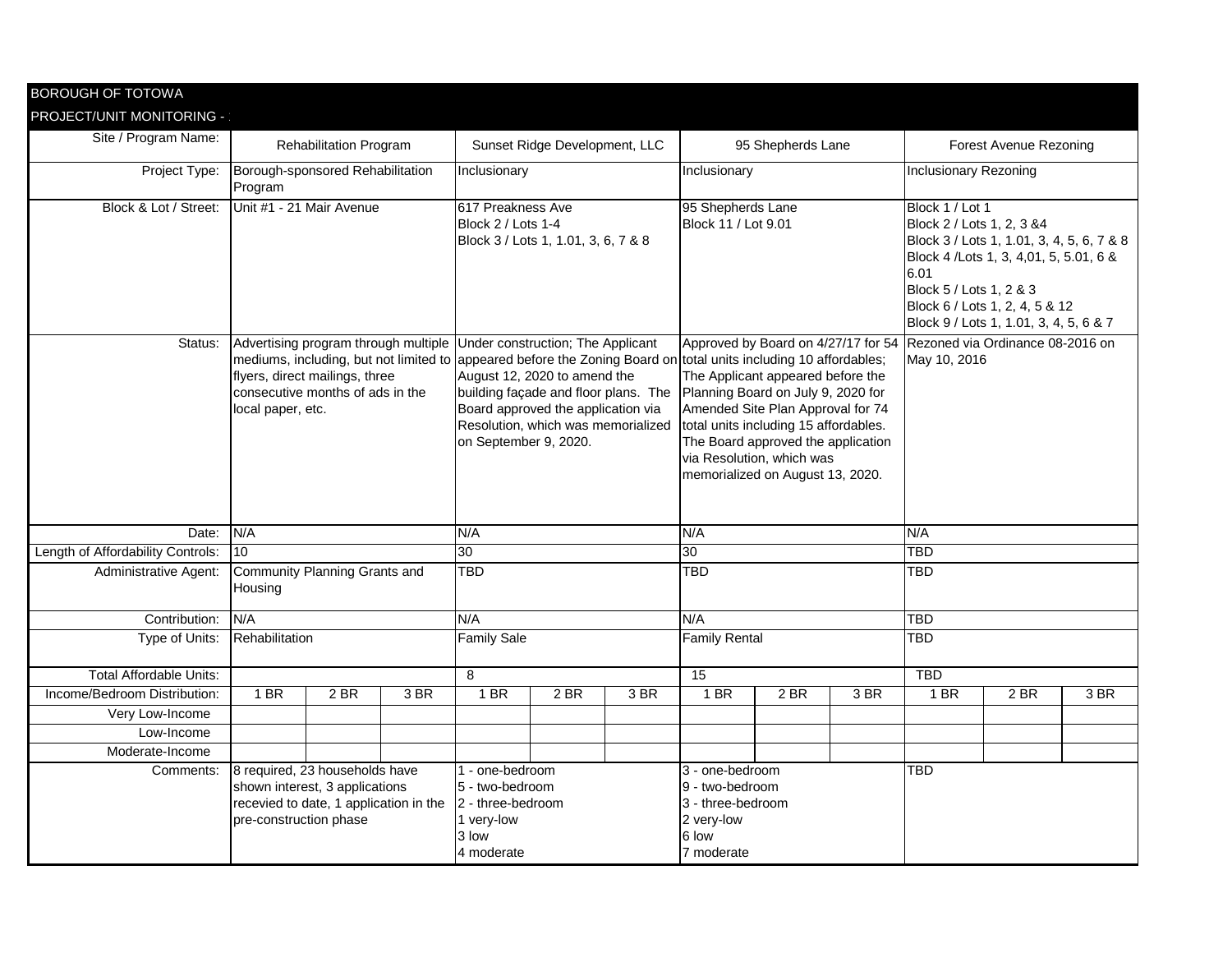| <b>BOROUGH OF TOTOWA</b>          |                                                  |      |      |                              |                                  |     |                             |                                     |      |                                                             |      |      |  |
|-----------------------------------|--------------------------------------------------|------|------|------------------------------|----------------------------------|-----|-----------------------------|-------------------------------------|------|-------------------------------------------------------------|------|------|--|
| PROJECT/UNIT MONITORING -         |                                                  |      |      |                              |                                  |     |                             |                                     |      |                                                             |      |      |  |
| Site / Program Name:              | <b>Gordon Drive Rezoning</b>                     |      |      |                              | <b>Riverview Drive Rezoning</b>  |     |                             | 670 Union Boulevard                 |      | 50 and 80 Bomont Place                                      |      |      |  |
| Project Type:                     | Inclusionary Rezoning                            |      |      | <b>Inclusionary Rezoning</b> |                                  |     | <b>Inclusionary Overlay</b> |                                     |      | <b>Inclusionary Overlay</b>                                 |      |      |  |
| Block & Lot / Street:             | <b>Block 179 / Lot 4</b>                         |      |      |                              | Block 133 / Lots 10 & 11         |     | <b>Block 176 / Lot 2</b>    |                                     |      | Block 133 / Lots 2 & 2.01                                   |      |      |  |
|                                   |                                                  |      |      |                              |                                  |     | 670 Union Blvd.             |                                     |      | 50 & 80 Bomont Place                                        |      |      |  |
| Status:                           | Rezoned via Ordinance 08-2016 on<br>May 10, 2016 |      |      | May 10, 2016                 | Rezoned via Ordinance 08-2016 on |     | via Ordinance 9-2018        | Overlay Zone created April 24, 2018 |      | Overlay Zone created April 24, 2018<br>via Ordinance 9-2018 |      |      |  |
| Date:                             | N/A                                              |      |      | N/A                          |                                  |     | N/A                         |                                     |      | N/A                                                         |      |      |  |
| Length of Affordability Controls: | <b>TBD</b>                                       |      |      | <b>TBD</b>                   |                                  |     | <b>TBD</b>                  |                                     |      | <b>TBD</b>                                                  |      |      |  |
| <b>Administrative Agent:</b>      | <b>TBD</b>                                       |      |      |                              |                                  |     | <b>TBD</b>                  |                                     |      | <b>TBD</b>                                                  |      |      |  |
| Contribution: TBD                 |                                                  |      |      | TBD                          |                                  |     | TBD                         |                                     |      | TBD                                                         |      |      |  |
| Type of Units:                    | <b>TBD</b>                                       |      |      | <b>TBD</b>                   |                                  |     | <b>TBD</b>                  |                                     |      | <b>TBD</b>                                                  |      |      |  |
| <b>Total Affordable Units:</b>    | <b>TBD</b>                                       |      |      | <b>TBD</b>                   |                                  |     | <b>TBD</b>                  |                                     |      | <b>TBD</b>                                                  |      |      |  |
| Income/Bedroom Distribution:      | 1 BR                                             | 2 BR | 3 BR | 1 BR                         | 2 BR                             | 3BR | 1 BR                        | $2$ BR                              | 3 BR | 1 BR                                                        | 2 BR | 3 BR |  |
| Very Low-Income                   |                                                  |      |      |                              |                                  |     |                             |                                     |      |                                                             |      |      |  |
| Low-Income                        |                                                  |      |      |                              |                                  |     |                             |                                     |      |                                                             |      |      |  |
| Moderate-Income                   |                                                  |      |      |                              |                                  |     |                             |                                     |      |                                                             |      |      |  |
| Comments:                         | <b>TBD</b>                                       |      |      | <b>TBD</b>                   |                                  |     | <b>TBD</b>                  |                                     |      | <b>TBD</b>                                                  |      |      |  |